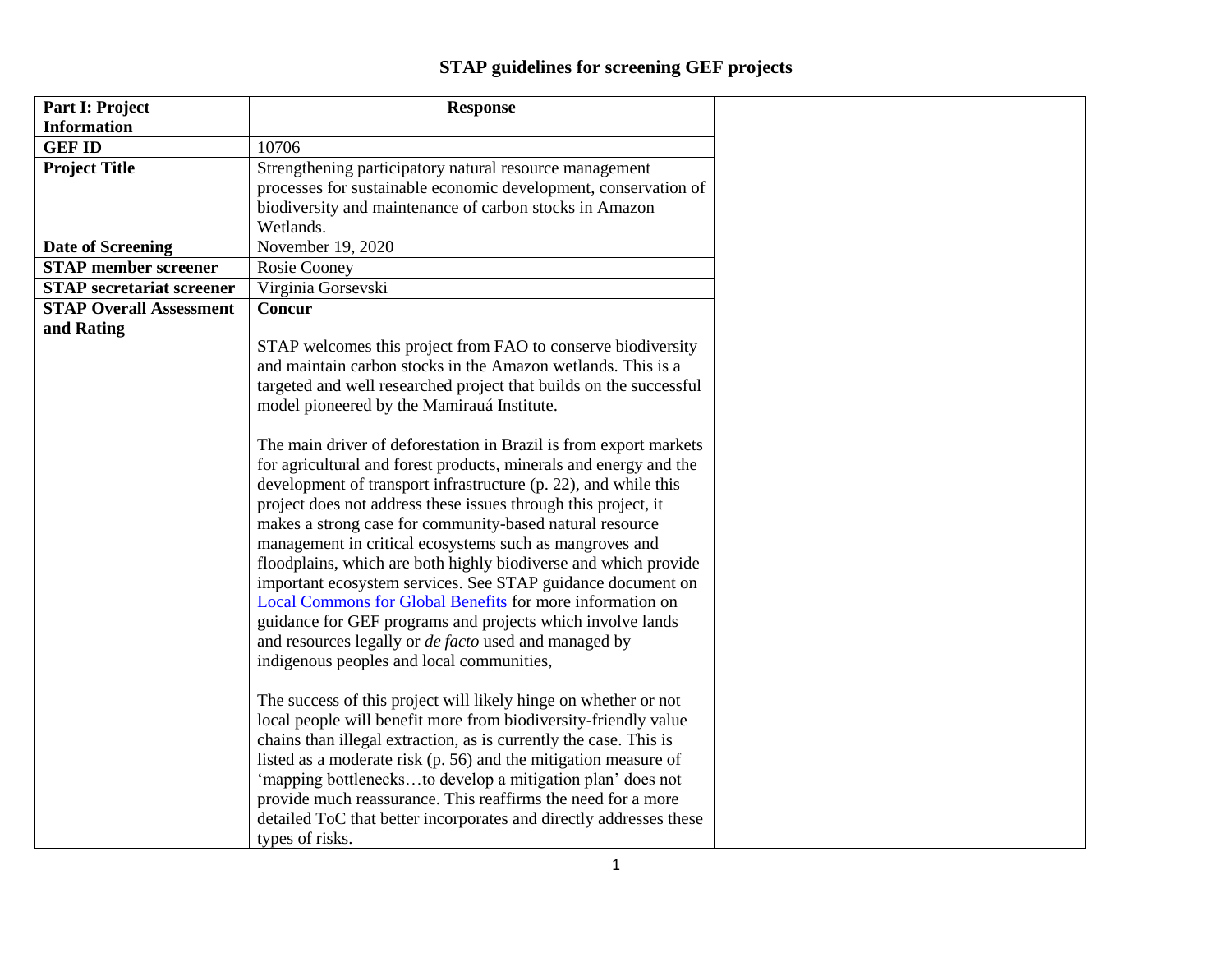|                                                    | STAP is pleased to note that the project includes a Theory of<br>Change (ToC) which appears to summarize the project<br>components, outcomes, outputs and barriers in a graphical<br>depiction. The ToC could be further improved by clarifying and<br>articulating causal pathways working backwards from the<br>recognition of underlying risks and assumptions (currently listed<br>separately) including monitoring and evaluation.<br>STAP is also happy to see a Climate Risk Assessment that<br>integrates climate change considerations into each of the<br>different components. FAO may wish to consult with<br>Conservation International on the results of a recent GEF-funded<br>project called SPARC, which compiled extensive data to analyze<br>the potential impact of climate change on biodiversity, including<br>for Brazil. |                                                                                                                                                                                                                                                                                                                                                            |
|----------------------------------------------------|--------------------------------------------------------------------------------------------------------------------------------------------------------------------------------------------------------------------------------------------------------------------------------------------------------------------------------------------------------------------------------------------------------------------------------------------------------------------------------------------------------------------------------------------------------------------------------------------------------------------------------------------------------------------------------------------------------------------------------------------------------------------------------------------------------------------------------------------------|------------------------------------------------------------------------------------------------------------------------------------------------------------------------------------------------------------------------------------------------------------------------------------------------------------------------------------------------------------|
| Part I: Project                                    | <b>What STAP looks for</b>                                                                                                                                                                                                                                                                                                                                                                                                                                                                                                                                                                                                                                                                                                                                                                                                                       | <b>Response</b>                                                                                                                                                                                                                                                                                                                                            |
| <b>Information</b><br><b>B. Indicative Project</b> |                                                                                                                                                                                                                                                                                                                                                                                                                                                                                                                                                                                                                                                                                                                                                                                                                                                  |                                                                                                                                                                                                                                                                                                                                                            |
| <b>Description Summary</b>                         |                                                                                                                                                                                                                                                                                                                                                                                                                                                                                                                                                                                                                                                                                                                                                                                                                                                  |                                                                                                                                                                                                                                                                                                                                                            |
| Project Objective                                  | Is the objective clearly defined, and consistently related to the<br>problem diagnosis?                                                                                                                                                                                                                                                                                                                                                                                                                                                                                                                                                                                                                                                                                                                                                          | Yes. The project objective is "to conserve and<br>sustainably use biodiversity and maintain carbon<br>stocks in varzea floodplain forests and mangroves<br>wetlands of Amazonia." This responds to the<br>problem that these land cover types, including<br>species contained therein (i.e. caiman, crabs, etc.)<br>are currently unsustainably harvested. |
| Project components                                 | A brief description of the planned activities. Do these support the<br>project's objectives?                                                                                                                                                                                                                                                                                                                                                                                                                                                                                                                                                                                                                                                                                                                                                     | The three main component are 1) strengthen<br>enabling environment and capacity; 2) provide TA<br>to implement plans for agroforestry, pirarucu, etc.;<br>and 3) M&E/KM. Combined, these components do<br>support the objective in general.                                                                                                                |
| Outcomes                                           | A description of the expected short-term and medium-term<br>effects of an intervention.                                                                                                                                                                                                                                                                                                                                                                                                                                                                                                                                                                                                                                                                                                                                                          | Possibly, though adaptation benefits are not<br>explicitly discussed in the project document.                                                                                                                                                                                                                                                              |
|                                                    | Do the planned outcomes encompass important adaptation<br>benefits?                                                                                                                                                                                                                                                                                                                                                                                                                                                                                                                                                                                                                                                                                                                                                                              |                                                                                                                                                                                                                                                                                                                                                            |
|                                                    | Are the global environmental benefits/adaptation benefits likely<br>to be generated?                                                                                                                                                                                                                                                                                                                                                                                                                                                                                                                                                                                                                                                                                                                                                             | Yes.                                                                                                                                                                                                                                                                                                                                                       |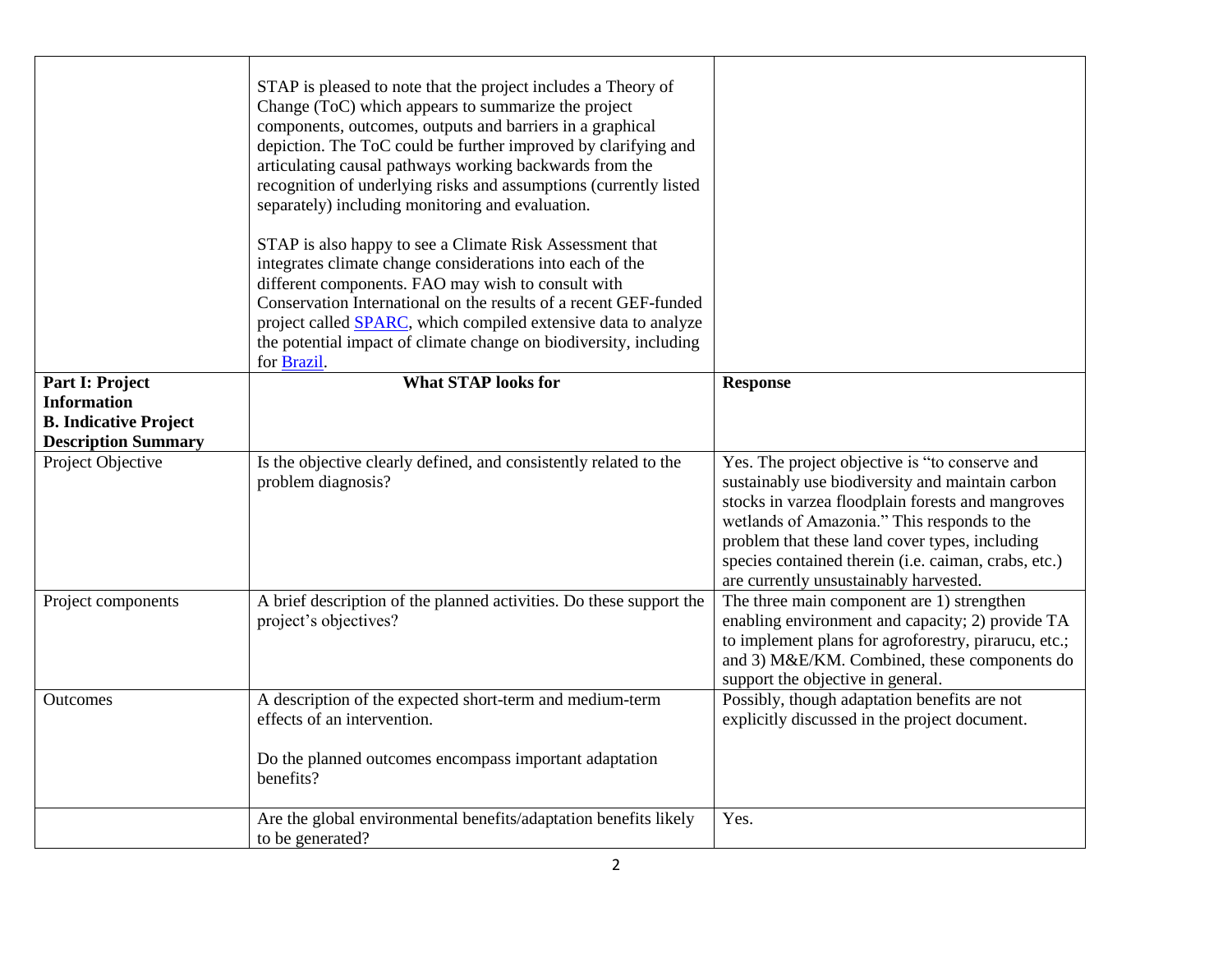| Outputs<br>Part II: Project                                                                                                                                                                         | A description of the products and services which are expected to<br>result from the project.<br>Is the sum of the outputs likely to contribute to the outcomes?<br>A simple narrative explaining the project's logic, i.e. a theory of                                                                                           | The main products are: impact assessments,<br>capacity building programs, monitoring systems,<br>establishment of local organizations, sector plans,<br>investment plans, value chain assessments,<br>knowledge management and communication<br>strategies, a geospatial platform. All of these are<br>valuable; however, without implementation of the<br>technological improvements leading to changed<br>practices by local people, they are just plans and<br>programs that won't necessarily lead to reduced<br>pressure on biodiversity.                                        |
|-----------------------------------------------------------------------------------------------------------------------------------------------------------------------------------------------------|----------------------------------------------------------------------------------------------------------------------------------------------------------------------------------------------------------------------------------------------------------------------------------------------------------------------------------|---------------------------------------------------------------------------------------------------------------------------------------------------------------------------------------------------------------------------------------------------------------------------------------------------------------------------------------------------------------------------------------------------------------------------------------------------------------------------------------------------------------------------------------------------------------------------------------|
| justification                                                                                                                                                                                       | change.                                                                                                                                                                                                                                                                                                                          |                                                                                                                                                                                                                                                                                                                                                                                                                                                                                                                                                                                       |
| 1. Project description.<br><b>Briefly describe:</b><br>1) the global environmental<br>and/or adaptation problems,<br>root causes and barriers that<br>need to be addressed<br>(systems description) | Is the problem statement well-defined?                                                                                                                                                                                                                                                                                           | Yes. STAP appreciates the many references to<br>scientific journal articles throughout this section.<br>Also encouraging is the fact that analysis using<br>remotely sensed data was conducted prior to the<br>submission of the PIF to articulate changes in land<br>cover of the 3 zones (p. 24). More information on<br>the method would be welcome, particularly with<br>respect to conclusions reached regarding drivers of<br>land use change. Is the analysis using active fire<br>data as a proxy for human activity? If so, this needs<br>to be explained and substantiated. |
|                                                                                                                                                                                                     | Are the barriers and threats well described, and substantiated by<br>data and references?                                                                                                                                                                                                                                        | Yes. Data and references cited extensively. Threats<br>and barriers to the mitigation of threats to the<br>varzea and mangroves are clear (p. 27)                                                                                                                                                                                                                                                                                                                                                                                                                                     |
|                                                                                                                                                                                                     | For multiple focal area projects: does the problem statement and<br>analysis identify the drivers of environmental degradation which<br>need to be addressed through multiple focal areas; and is the<br>objective well-defined, and can it only be supported by<br>integrating two, or more focal areas objectives or programs? | N/A                                                                                                                                                                                                                                                                                                                                                                                                                                                                                                                                                                                   |
| 2) the baseline scenario or<br>any associated baseline<br>projects                                                                                                                                  | Is the baseline identified clearly?                                                                                                                                                                                                                                                                                              | Yes.                                                                                                                                                                                                                                                                                                                                                                                                                                                                                                                                                                                  |
|                                                                                                                                                                                                     | Does it provide a feasible basis for quantifying the project's<br>benefits?                                                                                                                                                                                                                                                      | Yes in terms of ha under improved management<br>(using METT scores). Specific targets are<br>mentioned with regards to loss of particular species<br>(i.e. pirarucu, caiman, and crab) though not                                                                                                                                                                                                                                                                                                                                                                                     |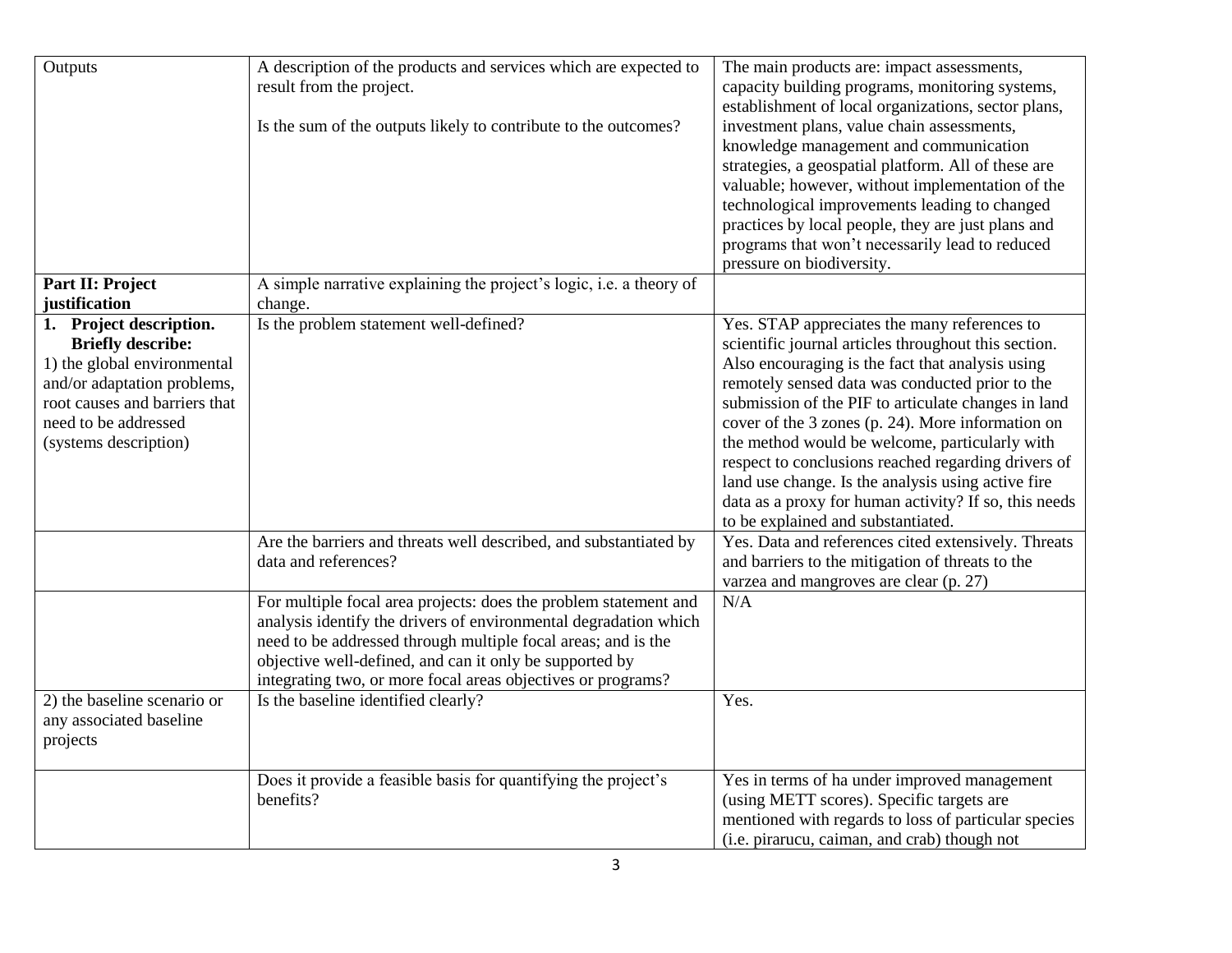|                                                                                                                              | Is the baseline sufficiently robust to support the incremental                                                                                                                                                                            | specified. Targets also listed for number of<br>mangrove trees to be selectively logged (10-20%)<br>reduction) – baseline data not available – perhaps<br>this will be collected as part of the monitoring<br>activity.<br>Good baseline information on ongoing activities -                                                                                                                                                       |
|------------------------------------------------------------------------------------------------------------------------------|-------------------------------------------------------------------------------------------------------------------------------------------------------------------------------------------------------------------------------------------|------------------------------------------------------------------------------------------------------------------------------------------------------------------------------------------------------------------------------------------------------------------------------------------------------------------------------------------------------------------------------------------------------------------------------------|
|                                                                                                                              | (additional cost) reasoning for the project?                                                                                                                                                                                              | especially GEF projects such as the ASL Impact<br>Program. The project should also be aware of<br>other, non-GEF projects, where there might be<br>overlap (i.e. bilateral - USAID or the Betty and<br>Gordon Moore Foundation).                                                                                                                                                                                                   |
|                                                                                                                              | For multiple focal area projects:                                                                                                                                                                                                         |                                                                                                                                                                                                                                                                                                                                                                                                                                    |
|                                                                                                                              | are the multiple baseline analyses presented (supported by data<br>and references), and the multiple benefits specified, including the<br>proposed indicators;                                                                            | N/A                                                                                                                                                                                                                                                                                                                                                                                                                                |
|                                                                                                                              | are the lessons learned from similar or related past GEF and non-<br>GEF interventions described; and                                                                                                                                     | N/A                                                                                                                                                                                                                                                                                                                                                                                                                                |
|                                                                                                                              | how did these lessons inform the design of this project?                                                                                                                                                                                  | N/A                                                                                                                                                                                                                                                                                                                                                                                                                                |
| 3) the proposed alternative<br>scenario with a brief<br>description of expected<br>outcomes and components<br>of the project | What is the theory of change?                                                                                                                                                                                                             | The TOC is presented (33-35) including underlying<br>assumptions. According to the diagram,<br>biodiversity will be sustainably used and conserved<br>and carbon stocks maintained through activities<br>that support improved governance through<br>strengthened enabling environment, technical<br>capability and enhanced knowledge and<br>communication. Much of the project builds on<br>prior successes of "Mamiraua model." |
|                                                                                                                              | What is the sequence of events (required or expected) that will<br>lead to the desired outcomes?                                                                                                                                          | See above – all well described in the TOC.                                                                                                                                                                                                                                                                                                                                                                                         |
|                                                                                                                              | What is the set of linked activities, outputs, and outcomes to                                                                                                                                                                            | See above.                                                                                                                                                                                                                                                                                                                                                                                                                         |
|                                                                                                                              | address the project's objectives?                                                                                                                                                                                                         |                                                                                                                                                                                                                                                                                                                                                                                                                                    |
|                                                                                                                              | Are the mechanisms of change plausible, and is there a well-<br>informed identification of the underlying assumptions?                                                                                                                    | Yes.                                                                                                                                                                                                                                                                                                                                                                                                                               |
| 5) incremental/additional                                                                                                    | Is there a recognition of what adaptations may be required during<br>project implementation to respond to changing conditions in<br>pursuit of the targeted outcomes?<br>GEF trust fund: will the proposed incremental activities lead to | Not really.<br>The main drivers behind deforestation are listed as                                                                                                                                                                                                                                                                                                                                                                 |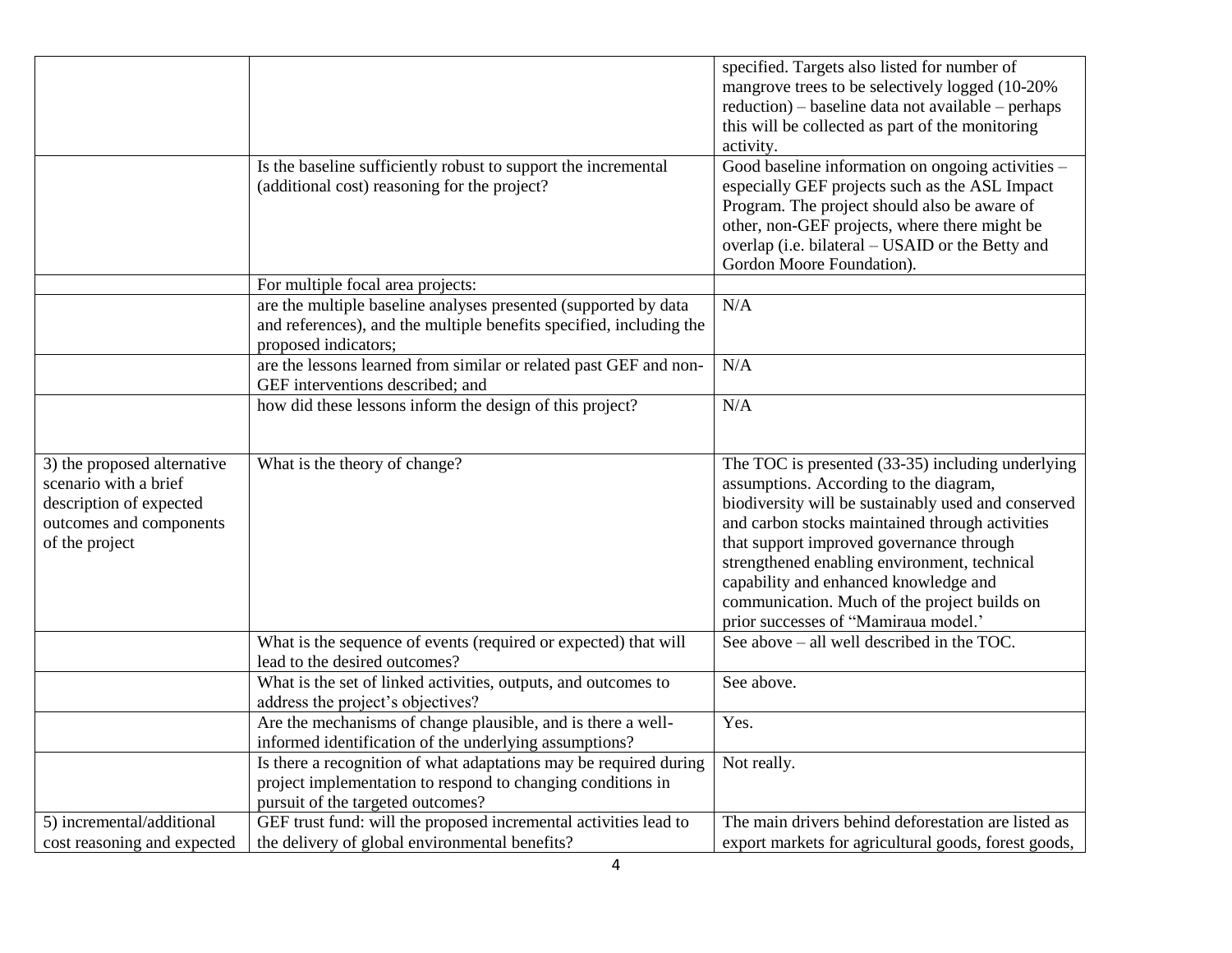| contributions from the        |                                                                                       | minerals and energy and the development of                                                               |
|-------------------------------|---------------------------------------------------------------------------------------|----------------------------------------------------------------------------------------------------------|
| baseline, the GEF trust fund, |                                                                                       | transport infrastructure (p. 22). However, none of                                                       |
| LDCF, SCCF, and co-           |                                                                                       | these are the focus of this project, which is aimed                                                      |
| financing                     |                                                                                       | at promoting sustainable use by local communities                                                        |
|                               |                                                                                       | for internal consumption. The value of this project                                                      |
|                               |                                                                                       | is its focus on highly biodiverse and productive                                                         |
|                               |                                                                                       | landcover types (i.e. mangroves and varzea). The                                                         |
|                               |                                                                                       | title of the project includes "maintenance of                                                            |
|                               |                                                                                       | carbon stocks"; however, this is not described                                                           |
|                               |                                                                                       | further in the project, nor are activities planned to                                                    |
|                               |                                                                                       | measure and account for carbon sequestration.                                                            |
|                               | LDCF/SCCF: will the proposed incremental activities lead to                           | N/A                                                                                                      |
|                               | adaptation which reduces vulnerability, builds adaptive capacity,                     |                                                                                                          |
|                               | and increases resilience to climate change?                                           |                                                                                                          |
| 6) global environmental       | Are the benefits truly global environmental benefits/adaptation                       | Yes, though if carbon is to be sequestered (as                                                           |
| benefits (GEF trust fund)     | benefits, and are they measurable?                                                    | indicated in the title) than this should be                                                              |
| and/or adaptation benefits    |                                                                                       | incorporated into the project design and measured                                                        |
| (LDCF/SCCF)                   |                                                                                       | accordingly, including developing a baseline.                                                            |
|                               | Is the scale of projected benefits both plausible and compelling                      | Yes. \$3.4 million in GEF funds for improved                                                             |
|                               | in relation to the proposed investment?                                               | management of 972,776 ha in PAs and additional                                                           |
|                               |                                                                                       | 33,242 ha in other areas.                                                                                |
|                               | Are the global environmental benefits/adaptation benefits                             | Yes                                                                                                      |
|                               | explicitly defined?                                                                   |                                                                                                          |
|                               | Are indicators, or methodologies, provided to demonstrate how                         | Indicators are defined though more work will be                                                          |
|                               | the global environmental benefits/adaptation benefits will be                         | done to refine during PPG phase. More information                                                        |
|                               | measured and monitored during project implementation?                                 | is needed on the monitoring plan and GIS platform,                                                       |
|                               |                                                                                       | which is listed in general terms.                                                                        |
|                               | What activities will be implemented to increase the project's                         | Numerous activities are discussed in the Climate                                                         |
|                               | resilience to climate change?                                                         | Risk Screening Annex.                                                                                    |
| 7) innovative, sustainability | Is the project innovative, for example, in its design, method of                      | N <sub>o</sub>                                                                                           |
| and potential for scaling-up  | financing, technology, business model, policy, monitoring and                         |                                                                                                          |
|                               | evaluation, or learning?                                                              |                                                                                                          |
|                               |                                                                                       | No. Rather, it is the Mamiraua model that has been                                                       |
|                               | Is there a clearly-articulated vision of how the innovation will be                   |                                                                                                          |
|                               | scaled-up, for example, over time, across geographies, among<br>institutional actors? | successful in other areas that will be replicated                                                        |
|                               |                                                                                       | here. Assuming it is successful, then this project<br>should add to the evidence base and spur action in |
|                               |                                                                                       | other areas with similar circumstances.                                                                  |
|                               |                                                                                       |                                                                                                          |
|                               |                                                                                       |                                                                                                          |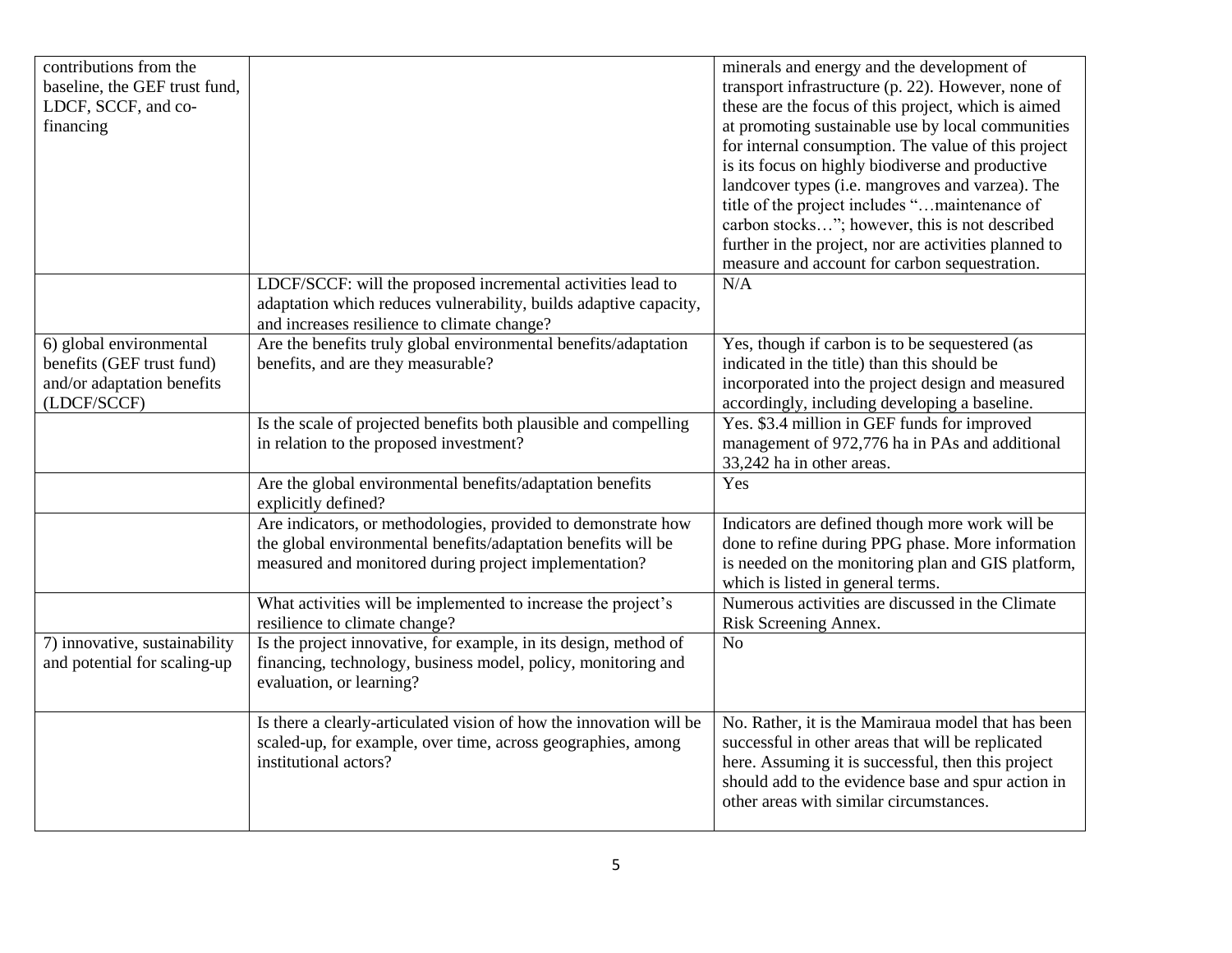|                                                                                                                                                                                                                                                                                                                                                                                                                                                                                                                                           | Will incremental adaptation be required, or more fundamental                                                                                                                                     | However, implementing the Mamiraua model does<br>inform transformational change, shifting<br>governance and power dynamics to support greater<br>community participation in natural resource<br>decision-making and governance at local level.<br>Incremental adaptation will be required as more |
|-------------------------------------------------------------------------------------------------------------------------------------------------------------------------------------------------------------------------------------------------------------------------------------------------------------------------------------------------------------------------------------------------------------------------------------------------------------------------------------------------------------------------------------------|--------------------------------------------------------------------------------------------------------------------------------------------------------------------------------------------------|---------------------------------------------------------------------------------------------------------------------------------------------------------------------------------------------------------------------------------------------------------------------------------------------------|
|                                                                                                                                                                                                                                                                                                                                                                                                                                                                                                                                           | transformational change to achieve long term sustainability?                                                                                                                                     | information is learned about the different land<br>cover types and what will be the most successful<br>interventions for changing behavior on the ground<br>to lessen the pressure on mangroves and<br>floodplains and the threatened species therein (i.e.<br>crabs, caimans).                   |
| 1b. Project Map and<br>Coordinates. Please provide<br>geo-referenced information<br>and map where the project<br>interventions will take<br>place.                                                                                                                                                                                                                                                                                                                                                                                        |                                                                                                                                                                                                  | Several detailed maps are provided. However,<br>there is no information on the exact geo-<br>coordinates of each site (lat/long).                                                                                                                                                                 |
| 2. Stakeholders.<br>Select the stakeholders that<br>have participated in<br>consultations during the<br>project identification phase:<br>Indigenous people and local<br>communities; Civil society<br>organizations; Private sector<br>entities.<br>If none of the above, please<br>explain why.<br>In addition, provide<br>indicative information on<br>how stakeholders, including<br>civil society and indigenous<br>peoples, will be engaged in<br>the project preparation, and<br>their respective roles and<br>means of engagement. | Have all the key relevant stakeholders been identified to cover<br>the complexity of the problem, and project implementation<br>barriers?                                                        | For the most part, stakeholders have been<br>identified. As the project progresses, there should<br>be more information on the local groups and<br>private sector partners that will be needed to<br>implement the 'technological solutions.'                                                     |
|                                                                                                                                                                                                                                                                                                                                                                                                                                                                                                                                           | What are the stakeholders' roles, and how will their combined<br>roles contribute to robust project design, to achieving global<br>environmental outcomes, and to lessons learned and knowledge? | Roles are listed (pp. 51-52)                                                                                                                                                                                                                                                                      |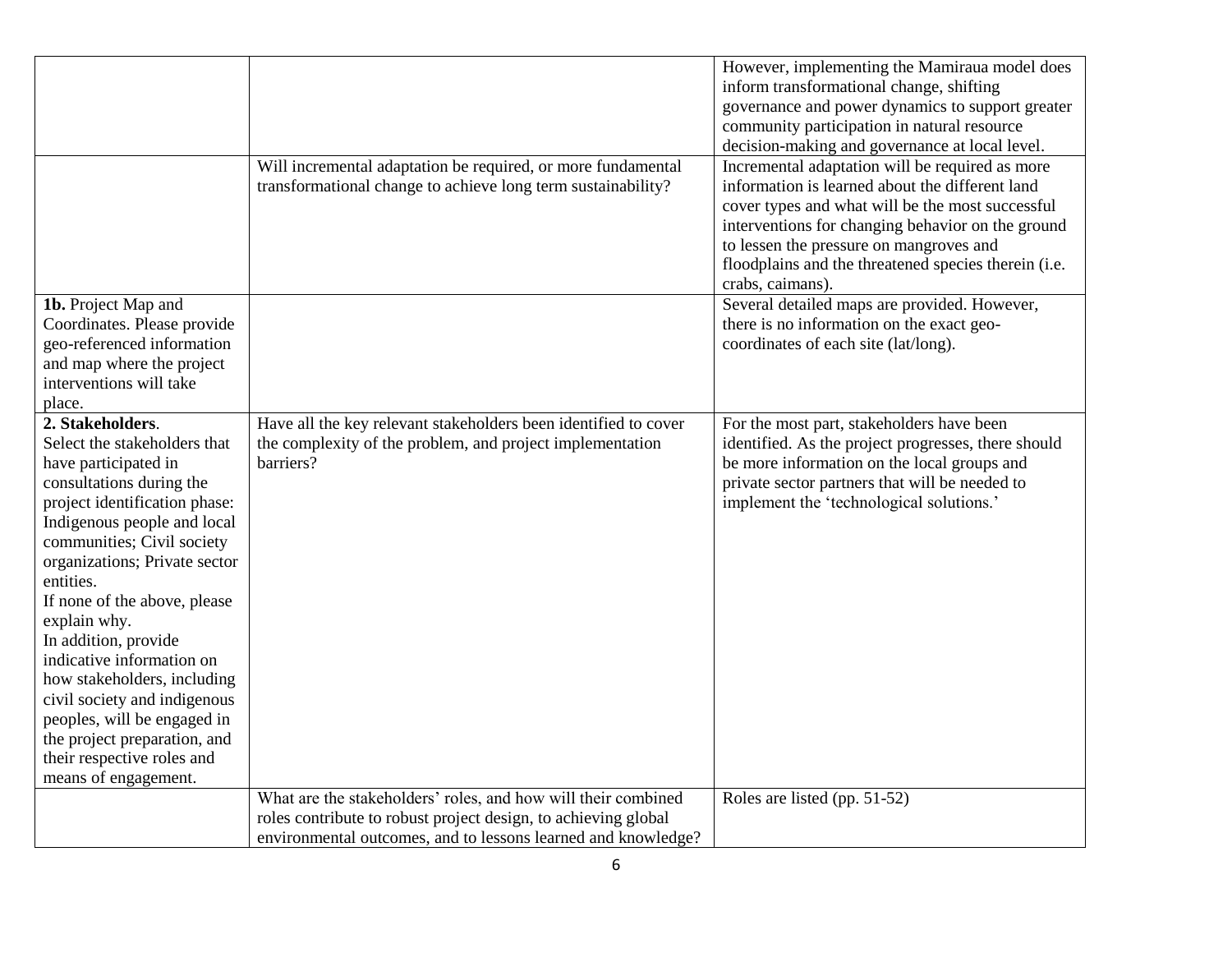| 3. Gender Equality and       | Have gender differentiated risks and opportunities been         | Yes. Gender information is included throughout the |
|------------------------------|-----------------------------------------------------------------|----------------------------------------------------|
| <b>Women's Empowerment.</b>  | identified, and were preliminary response measures described    | project document and the project will make a       |
| Please briefly include below | that would address these differences?                           | concerted effort to target women as beneficiaries. |
| any gender dimensions        |                                                                 |                                                    |
| relevant to the project, and |                                                                 |                                                    |
| any plans to address gender  |                                                                 |                                                    |
| in project design (e.g.      |                                                                 |                                                    |
| gender analysis). Does the   |                                                                 |                                                    |
| project expect to include    |                                                                 |                                                    |
| any gender-responsive        |                                                                 |                                                    |
| measures to address gender   |                                                                 |                                                    |
| gaps or promote gender       |                                                                 |                                                    |
| equality and women           |                                                                 |                                                    |
| empowerment? Yes/no/         |                                                                 |                                                    |
| tbd.                         |                                                                 |                                                    |
| If possible, indicate in     |                                                                 |                                                    |
| which results area(s) the    |                                                                 |                                                    |
| project is expected to       |                                                                 |                                                    |
| contribute to gender         |                                                                 |                                                    |
| equality: access to and      |                                                                 |                                                    |
| control over resources;      |                                                                 |                                                    |
| participation and decision-  |                                                                 |                                                    |
| making; and/or economic      |                                                                 |                                                    |
| benefits or services.        |                                                                 |                                                    |
| Will the project's results   |                                                                 |                                                    |
| framework or logical         |                                                                 |                                                    |
| framework include gender-    |                                                                 |                                                    |
| sensitive indicators? yes/no |                                                                 |                                                    |
| /tbd                         |                                                                 |                                                    |
|                              | Do gender considerations hinder full participation of an        | See above.                                         |
|                              | important stakeholder group (or groups)? If so, how will these  |                                                    |
|                              | obstacles be addressed?                                         |                                                    |
| 5. Risks. Indicate risks,    | Are the identified risks valid and comprehensive? Are the risks | Risks are comprehensive. Climate risks are listed  |
| including climate change,    | specifically for things outside the project's control?          | in a separate, detailed document.                  |
| potential social and         | Are there social and environmental risks which could affect the |                                                    |
| environmental risks that     | project?                                                        |                                                    |
| might prevent the project    | For climate risk, and climate resilience measures:              |                                                    |
| objectives from being        |                                                                 |                                                    |
| achieved, and, if possible,  |                                                                 |                                                    |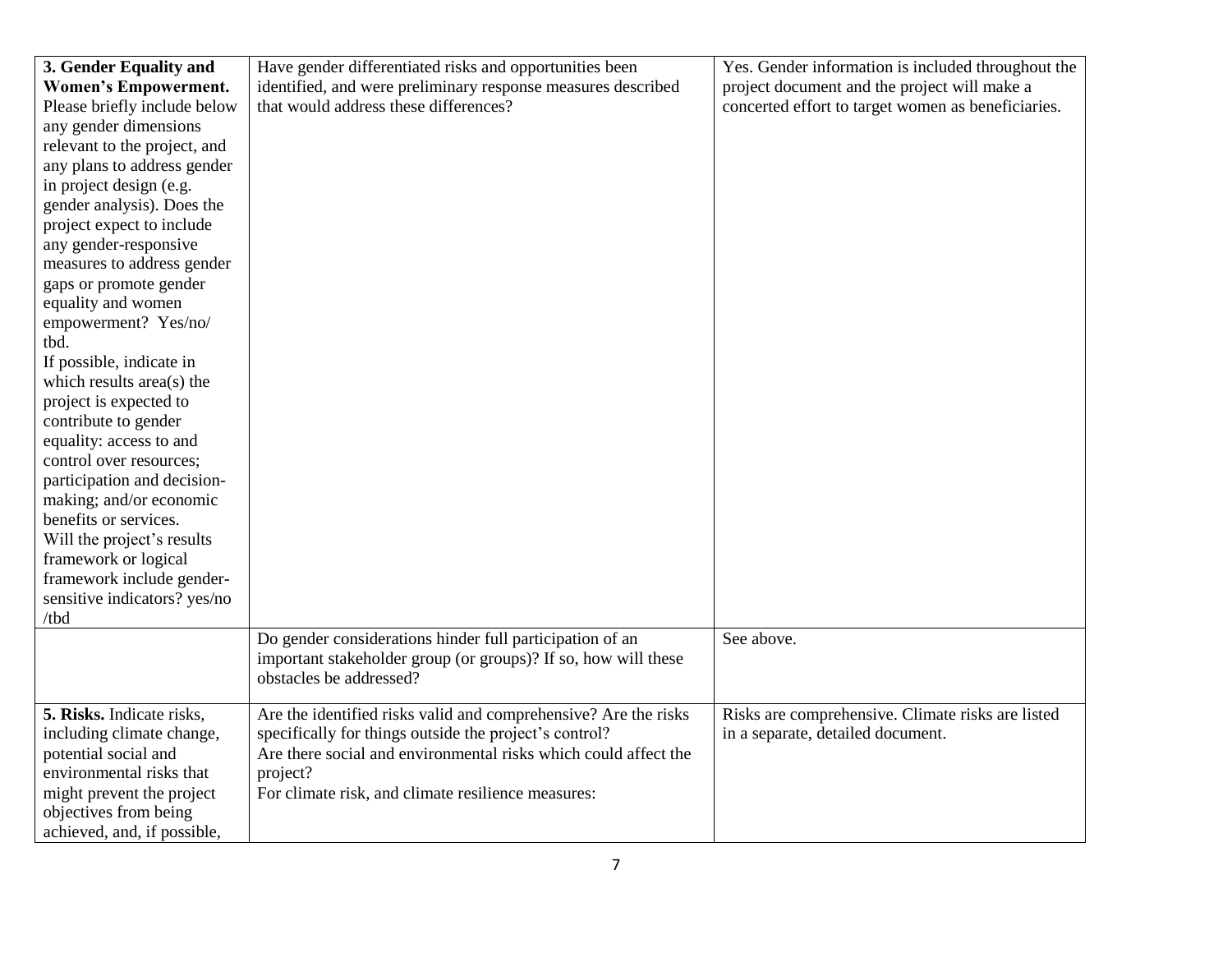| propose measures that<br>address these risks to be<br>further developed during the<br>project design                                                                                                                                                    | How will the project's objectives or outputs be affected<br>$\bullet$<br>by climate risks over the period 2020 to 2050, and have<br>the impact of these risks been addressed adequately?<br>Has the sensitivity to climate change, and its impacts,<br>been assessed?<br>Have resilience practices and measures to address<br>$\bullet$<br>projected climate risks and impacts been considered?<br>How will these be dealt with?<br>What technical and institutional capacity, and<br>information, will be needed to address climate risks and<br>resilience enhancement measures? |                                                                                                                                                                                              |
|---------------------------------------------------------------------------------------------------------------------------------------------------------------------------------------------------------------------------------------------------------|------------------------------------------------------------------------------------------------------------------------------------------------------------------------------------------------------------------------------------------------------------------------------------------------------------------------------------------------------------------------------------------------------------------------------------------------------------------------------------------------------------------------------------------------------------------------------------|----------------------------------------------------------------------------------------------------------------------------------------------------------------------------------------------|
| 6. Coordination. Outline<br>the coordination with other<br>relevant GEF-financed and<br>other related initiatives                                                                                                                                       | Are the project proponents tapping into relevant knowledge and<br>learning generated by other projects, including GEF projects?                                                                                                                                                                                                                                                                                                                                                                                                                                                    | Yes, though more work could be done to review<br>non-GEF projects (i.e. bilaterals such as USAID<br>and foundations).                                                                        |
|                                                                                                                                                                                                                                                         | Is there adequate recognition of previous projects and the<br>learning derived from them?                                                                                                                                                                                                                                                                                                                                                                                                                                                                                          | Yes                                                                                                                                                                                          |
|                                                                                                                                                                                                                                                         | Have specific lessons learned from previous projects been cited?                                                                                                                                                                                                                                                                                                                                                                                                                                                                                                                   | Unclear                                                                                                                                                                                      |
|                                                                                                                                                                                                                                                         | How have these lessons informed the project's formulation?                                                                                                                                                                                                                                                                                                                                                                                                                                                                                                                         | As above                                                                                                                                                                                     |
|                                                                                                                                                                                                                                                         | Is there an adequate mechanism to feed the lessons learned from<br>earlier projects into this project, and to share lessons learned<br>from it into future projects?                                                                                                                                                                                                                                                                                                                                                                                                               | Yes; there are numerous (maybe too many)<br>mechanisms that will be created as part of this<br>project (i.e. working group, consultative<br>committee, strategic advisory committee) (p. 60) |
| 8. Knowledge<br>management. Outline the<br>"Knowledge Management<br>Approach" for the project,<br>and how it will contribute to<br>the project's overall impact,<br>including plans to learn<br>from relevant projects,<br>initiatives and evaluations. | What overall approach will be taken, and what knowledge<br>management indicators and metrics will be used?                                                                                                                                                                                                                                                                                                                                                                                                                                                                         | Mamirau will participate in the KM platform of the<br>ASL program. Other activities are standard i.e.<br>strategic communications, websites, social media,<br>etc.)                          |
|                                                                                                                                                                                                                                                         | What plans are proposed for sharing, disseminating and scaling-<br>up results, lessons and experience?                                                                                                                                                                                                                                                                                                                                                                                                                                                                             |                                                                                                                                                                                              |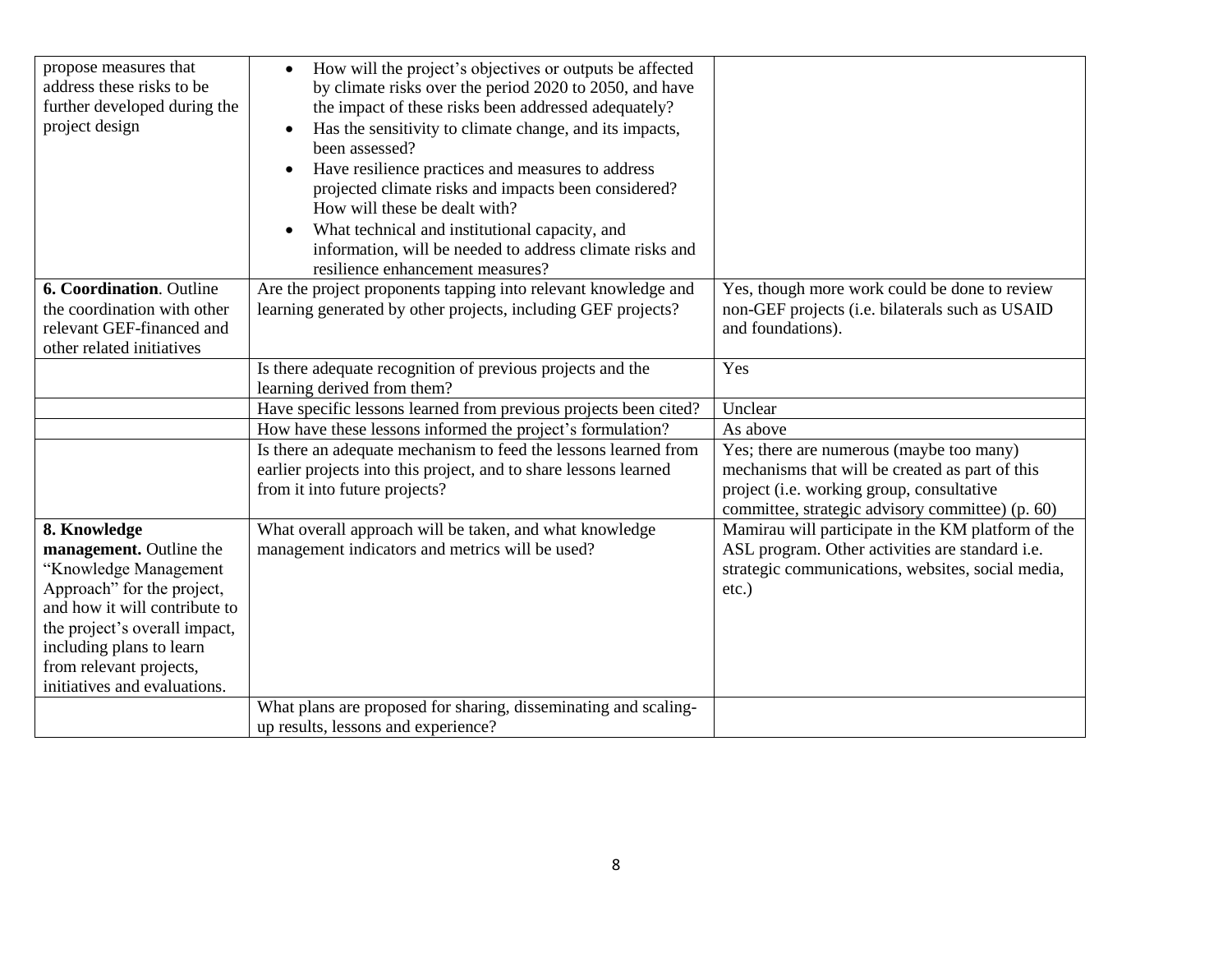## **Notes**

| <b>STAP</b> advisory                                                   | Brief explanation of advisory response and action proposed                                                                                                                                                                                                                                                                                                                                                                             |
|------------------------------------------------------------------------|----------------------------------------------------------------------------------------------------------------------------------------------------------------------------------------------------------------------------------------------------------------------------------------------------------------------------------------------------------------------------------------------------------------------------------------|
| response                                                               |                                                                                                                                                                                                                                                                                                                                                                                                                                        |
| Concur<br>1.                                                           | STAP acknowledges that on scientific or technical grounds the concept has merit. The proponent is invited to approach<br>STAP for advice at any time during the development of the project brief prior to submission for CEO endorsement.                                                                                                                                                                                              |
|                                                                        | * In cases where the STAP acknowledges the project has merit on scientific and technical grounds, the STAP will recognize<br>this in the screen by stating that "STAP is satisfied with the scientific and technical quality of the proposal and<br>encourages the proponent to develop it with same rigor. At any time during the development of the project, the<br>proponent is invited to approach STAP to consult on the design." |
| <b>Minor</b> issues to<br>2.<br>be considered during<br>project design | STAP has identified specific scientific /technical suggestions or opportunities that should be discussed with the project<br>proponent as early as possible during development of the project brief. The proponent may wish to:                                                                                                                                                                                                        |
|                                                                        | (i) Open a dialogue with STAP regarding the technical and/or scientific issues raised;                                                                                                                                                                                                                                                                                                                                                 |
|                                                                        | (ii) Set a review point at an early stage during project development, and possibly agreeing to terms of reference for an<br>independent expert to be appointed to conduct this review.                                                                                                                                                                                                                                                 |
|                                                                        | The proponent should provide a report of the action agreed and taken, at the time of submission of the full project brief for<br>CEO endorsement.                                                                                                                                                                                                                                                                                      |